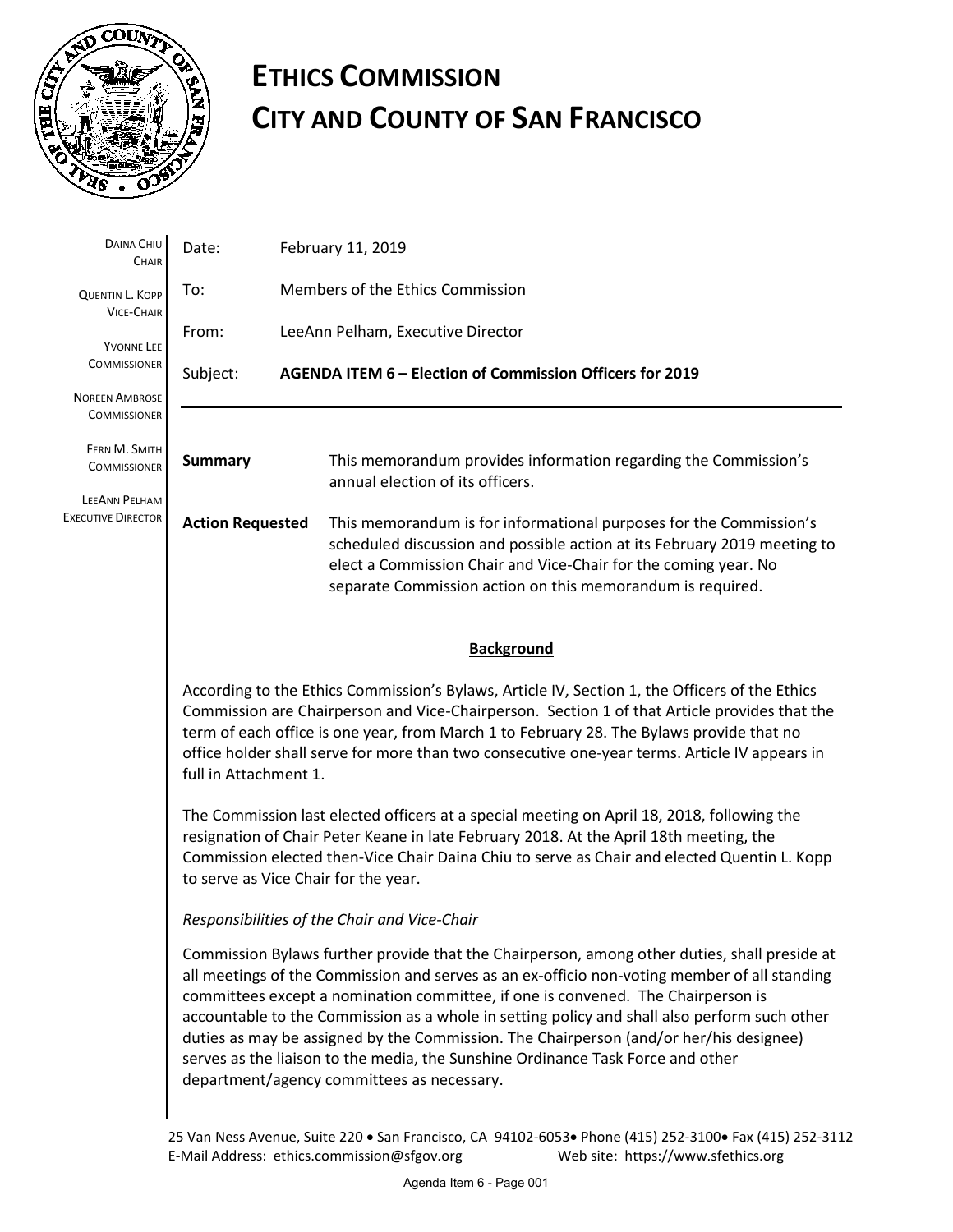According to the Commission's Bylaws, the Vice-Chairperson shall perform the duties and responsibilities that may be delegated by the Chairperson, and the assignments traditionally assigned to that office. In the absence or disability of the Chairperson, the Vice-Chairperson shall perform the Chairperson's duties.

# **Election of Officers**

The Commission's Bylaws do not provide for a specific method for the election of its Officers. The Commission has customarily employed the following procedure for the election of its Officers:

The Chair will open nominations for Chair. Any commissioner who wishes to nominate a candidate for Chair will state the name of that person. If that person agrees to run, that person is nominated. When there are no further nominations, and following any public comment, the Chair will close the nominations and take a roll call vote in which each Commissioner shall state the name of the nominee for whom he or she is voting. If a nominee receives three or more votes, that person is elected Chair. If no nominee receives three votes, the Commission may have further discussion, and proceed to another vote. This process shall repeat until one nominee has received three or more votes.

The Chair will open nominations for Vice-Chair. Any commissioner who wishes to nominate a candidate for Vice-Chair will state the name of that person. If that person agrees to run, then that person is nominated. When there are no further nominations and after public comment, the Chair will close the nominations and take a roll call vote in which each Commissioner shall state the name of the nominee for whom he or she is voting. If a nominee receives three or more votes, that person is elected Vice-Chair. If no nominee receives three votes, the Commission may have further discussion, and proceed to another vote. This process shall repeat until one nominee has received three or more votes.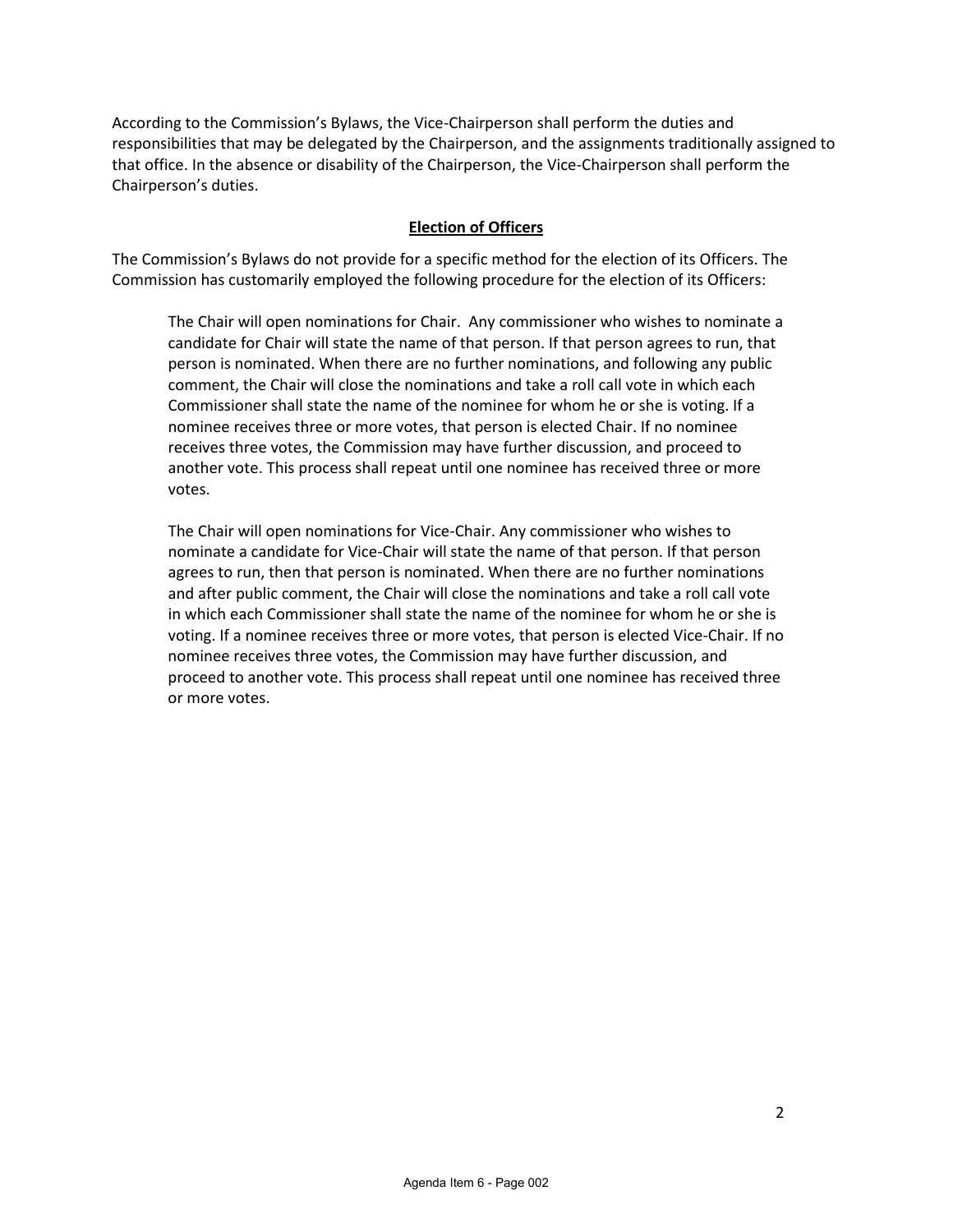Item No. 6 - Attachment 1 February 15, 2019 Regular Meeting Agenda

#### **ARTICLE IV – OFFICERS**

*Section 1: Officers*

The Officers of the Commission are a Chairperson and Vice-Chairperson.

# *Section 2: Term of Office***<sup>14</sup>**

The term of each office is one year, from March 1 to February 28. No office holder shall serve for more than two consecutive one-year terms.**<sup>15</sup>**

# *Section 3: Chairperson*

The Chairperson shall preside at all meetings of the Commission and is an ex-officio non-voting member of all standing committees except a nomination committee, if one is convened.**[16](https://sfethics.org/commission/ethics-commission-by-laws#_edn16)** The Chairperson is accountable to the Commission as a whole in setting policy and shall also perform such other duties as may be assigned by the Commission. The Chairperson (and/or her/his designee) serves as the liaison to the media, the Sunshine Ordinance Task Force and other department/agency committees as necessary.

At the end of the fiscal year the Chairperson, along with the Executive Director, shall submit a written annual report to the Commission for approval, summarizing the activities, accomplishments and budgetary needs of the Ethics Commission during the term of office.

Upon receipt of a public records request for documents that may be in the custody of the members of the Commission, the Executive Director must promptly forward any such request to the Chairperson. As the Chairperson deems appropriate, in consultation with the Executive Director and the City Attorney's Office, the Chairperson may respond on behalf of the Commission. The Chairperson may also, in his or her discretion, calendar any such request for the next Commission meeting to allow for further consideration by the entire Commission. On a monthly basis, the Executive Director shall notify the Chairperson of the number of public records requests that the Commission Staff has received that month for which any responsive document was withheld by claiming attorney-client privilege.**<sup>17</sup>**

# *Section 4: Vice Chairperson*

The Vice Chairperson shall perform the duties and responsibilities that may be delegated by the Chairperson, and the assignments traditionally assigned to that office. In the absence or